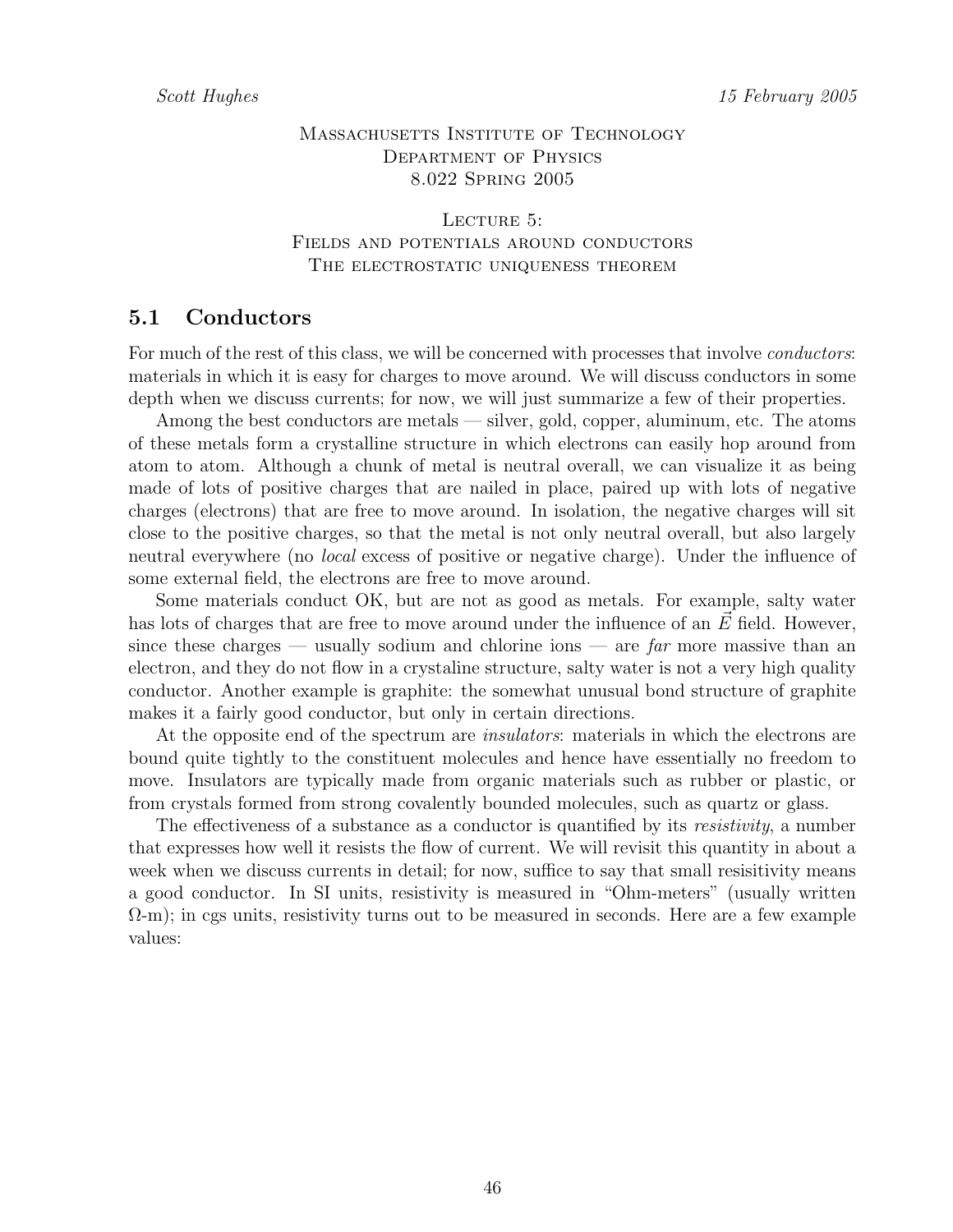| Material     | Resistivity $(\Omega - m)$ | Resistivity (sec)     |
|--------------|----------------------------|-----------------------|
| Silver       | $1.6 \times 10^{-8}$       | $1.8 \times 10^{-17}$ |
| Copper       | $1.7 \times 10^{-8}$       | $1.9 \times 10^{-17}$ |
| Gold         | $2.4 \times 10^{-8}$       | $2.6 \times 10^{-17}$ |
| Iron         | $1.0 \times 10^{-7}$       | $1.1 \times 10^{-16}$ |
| Sea water    | 0.2                        | $2.2\times10^{-10}$   |
| Polyethylene | $2.0 \times 10^{11}$       | 220                   |
| Glass        | $\sim 10^{12}$             | $\sim 10^3$           |
| Fused quartz | $7.5 \times 10^{17}$       | $8.3 \times 10^{8}$   |

As you can see, the resistivity of ordinary materials varies over an enormous range, reflecting the very different electronic properties of materials around us.

# 5.2 Electric fields and conductors

For the rest of this lecture, we will assume that conductors are materials that have an infinite supply of charges that are free to move around. (This of course just an idealization; but, it turns out to be an extremely good one. Real conductors in fact behave very similar to this limit.) From this, we can deduce a few important facts about conductors and electrostatic fields:

• There is no electric field inside a conductor. Why? Suppose we bring a plus charge near a conductor. For a very short moment, there will be an electric field inside the conductor. However, this field will act on and move the electrons, which are free to move about. The electrons will move close to the plus charge, leaving net positive charge behind. The conductor's charges will continue to move until the "external"  $\vec{E}$ -field is cancelled out — at that point there is no longer an  $\vec{E}$ -field to move them, so they stay still.



Figure 1: Conductor near an external charge. The charges in the conductor very quickly rearrange themselves to cancel out the external field.

A more accurate statement of this rule is "After a very short time, there is no electric field inside a conductor". How short a time is it? Recall that in cgs units,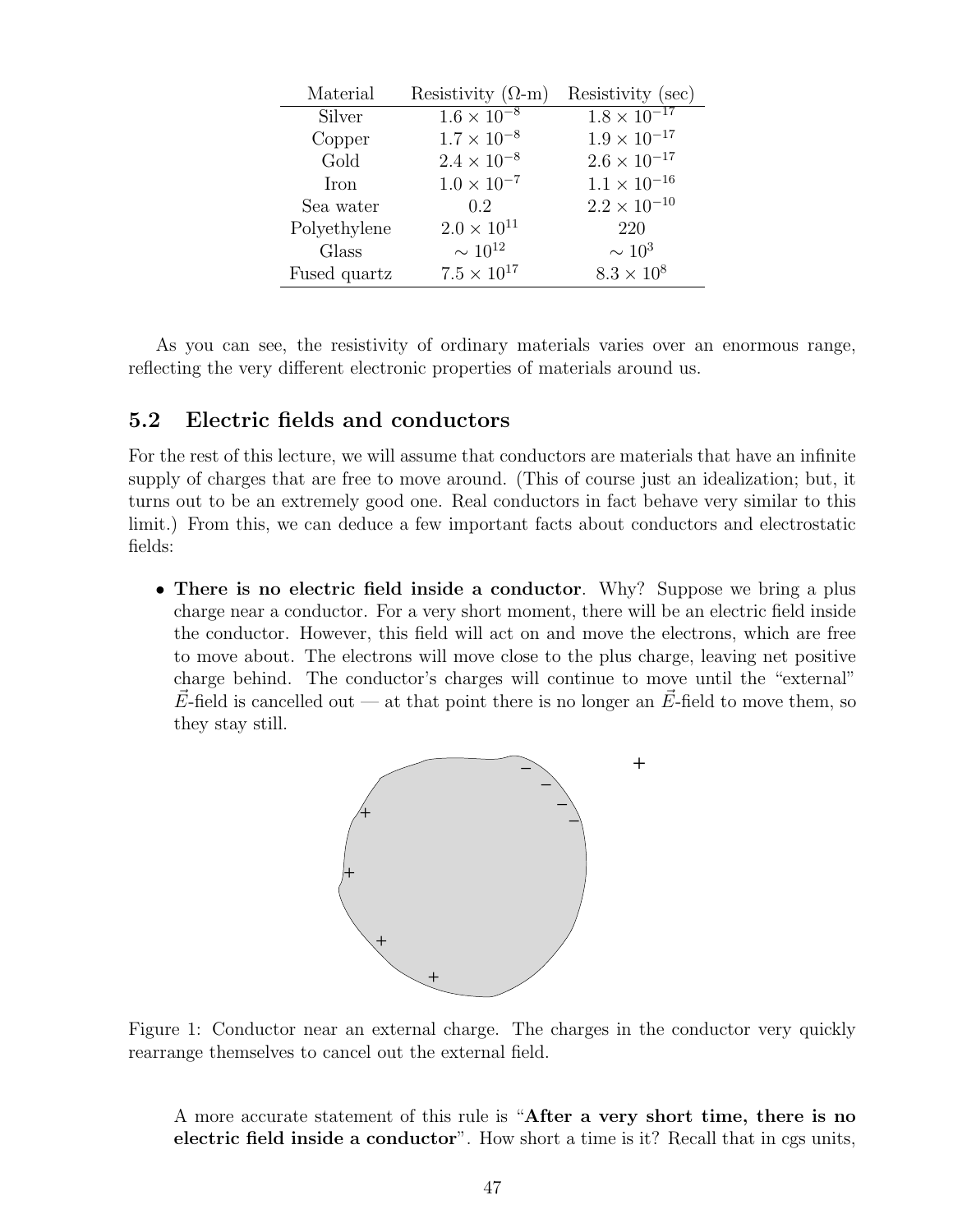resistivity (which tells us how good/bad something conducts electricity) is measured in seconds. It turns out that the time it takes for the charges to rearrange themselves to cancel out the external  $\vec{E}$ -field is just about equal to this resistivity. For metals, this is a time that is something like  $10^{-16} - 10^{-17}$  seconds. This is so short that we can hardly complain that the original statement isn't precise enough!

• The electric potential within a conductor is constant. Proof: the potential difference between any two points  $\vec{a}$  and  $\vec{b}$  inside the conductor is

$$
\begin{array}{rcl}\n\phi_b - \phi_a & = & -\int_{\vec{a}}^{\vec{b}} \vec{E} \cdot d\vec{s} \\
& = & 0\n\end{array}
$$

since  $\vec{E} = 0$  inside the conductor. Hence, for any two points  $\vec{a}$  and  $\vec{b}$  inside the conductor,  $\phi_b = \phi_a$ .

• Net charge can only reside on the surface of a conductor. This is easily proved with Gauss's law: make a little Gaussian surface that is totally contained inside the conductor. Since there is no  $\vec{E}$ -field inside the conductor,  $\oint \vec{E} \cdot d\vec{A}$  is clearly zero for your surface. Since that is equal to the charge the surface contains, there can be no charge.

We will discuss the charge on the conductor's surface in a moment.

- Any external electric field lines are perpendicular to the surface. Another way to put this is that there is no component of electric field that is tangent to the surface. We prove this by contradiction: suppose that a component of the  $\vec{E}$ -field were tangent to the surface. If that were the case, then charges would flow along the surface. They would continue to flow until there was no longer any tangential component to the  $\vec{E}$ -field. Hence, this situation cannot exist: even if it exists momentarily, it will rapidly (within  $10^{-17}$  seconds or so) correct itself.
- The conductor's surface is an equipotential. This follows from the fact that the  $E$ -field is perpendicular to the surface. We do a line integral of E on the surface; the path is perpendicular to the field; so the difference in potential between any two points on the surface is zero.
- A few important corollaries follow from these rules.
- Corollary 1: Consider a conductor with a hollowed out region. If there is no charge in this hollow, then the potential  $\phi$  there is constant. It follows that the electric field  $-\vec{\nabla}\phi$  inside the hollow is zero.

We will prove this carefully shortly. For now, we can motivate this proof by noting that the surface of the conductor must be an equipotential. Since there is no charge anywhere on the inside, the interior potential must obey Laplace's equation,  $\nabla^2 \phi = 0$ . Solutions to Laplace's equation can have no local maxima or minima. The only solution that has some proscribed constant value on an exterior boundary and has no local maxima or minima is one that is constant.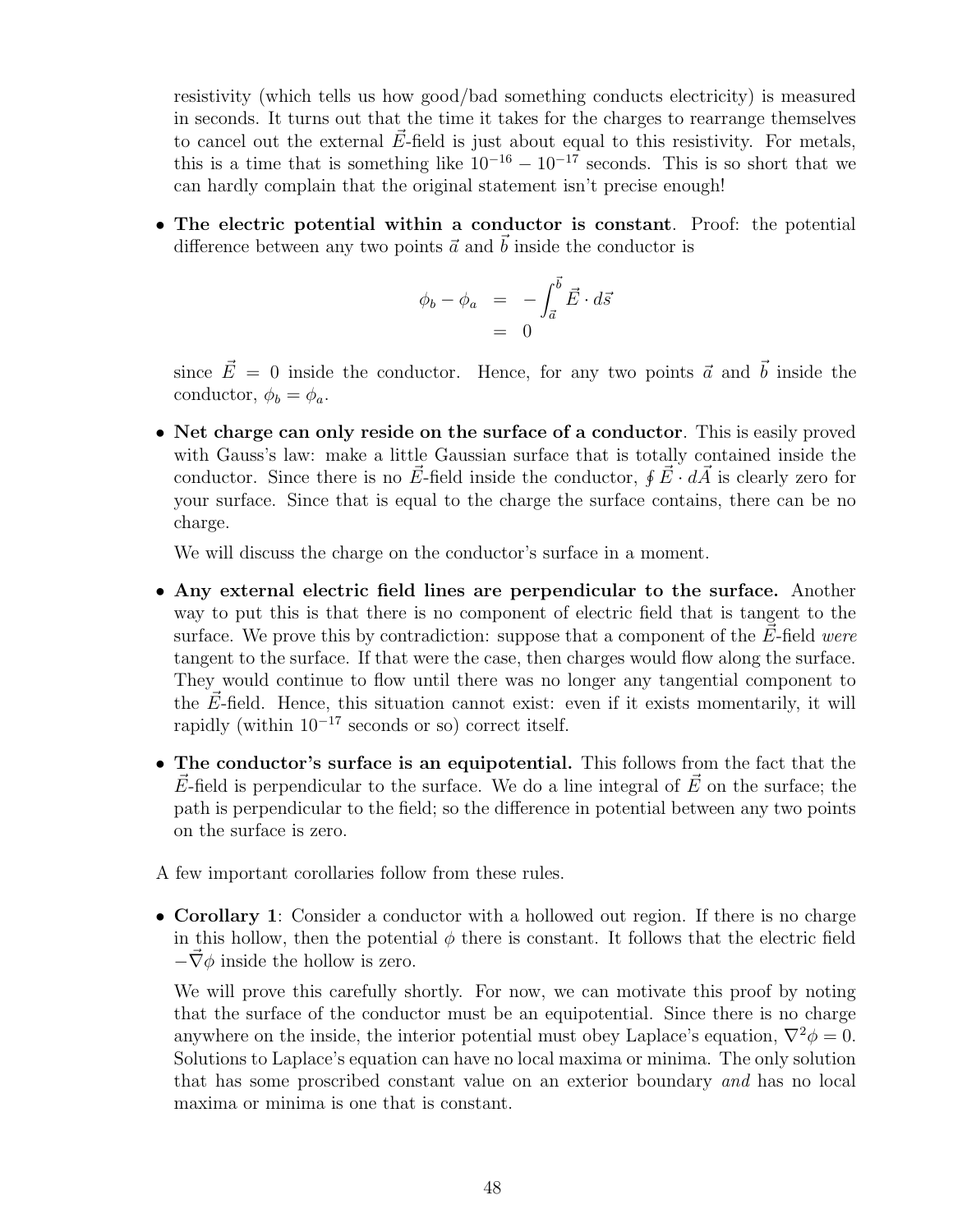

By putting things inside a conducting box, it is shielded from any external electric field. Such an arrangement is known as a Faraday cage. Although it is beyond the scope of this course to prove this, Faraday cages work pretty well even when the external fields vary in time, as long as they don't vary too quickly.

• Corollary 2: suppose we put a charge q inside this hollow. There must be an *induced* layer of surface charge on the wall of the hollow; the total amount of induced charge in this layer is  $q_{\text{ind}} = -q$ .



Figure 2: Gaussian surface: dashed line enclosing hollow and induced negative charge.

To prove this, use Gauss's law. We draw a Gaussian surface that lies inside the conductor. The  $\vec{E}$ -field there is zero, so the total electric flux must be zero. This flux equals  $4\pi$  times the total charge contained by the surface, which is q plus the induced charge:

$$
\oint \vec{E} \cdot d\vec{A} = 0
$$
  
=  $4\pi (q + q_{\text{ind}})$   
 $\rightarrow q_{\text{ind}} = -q$ .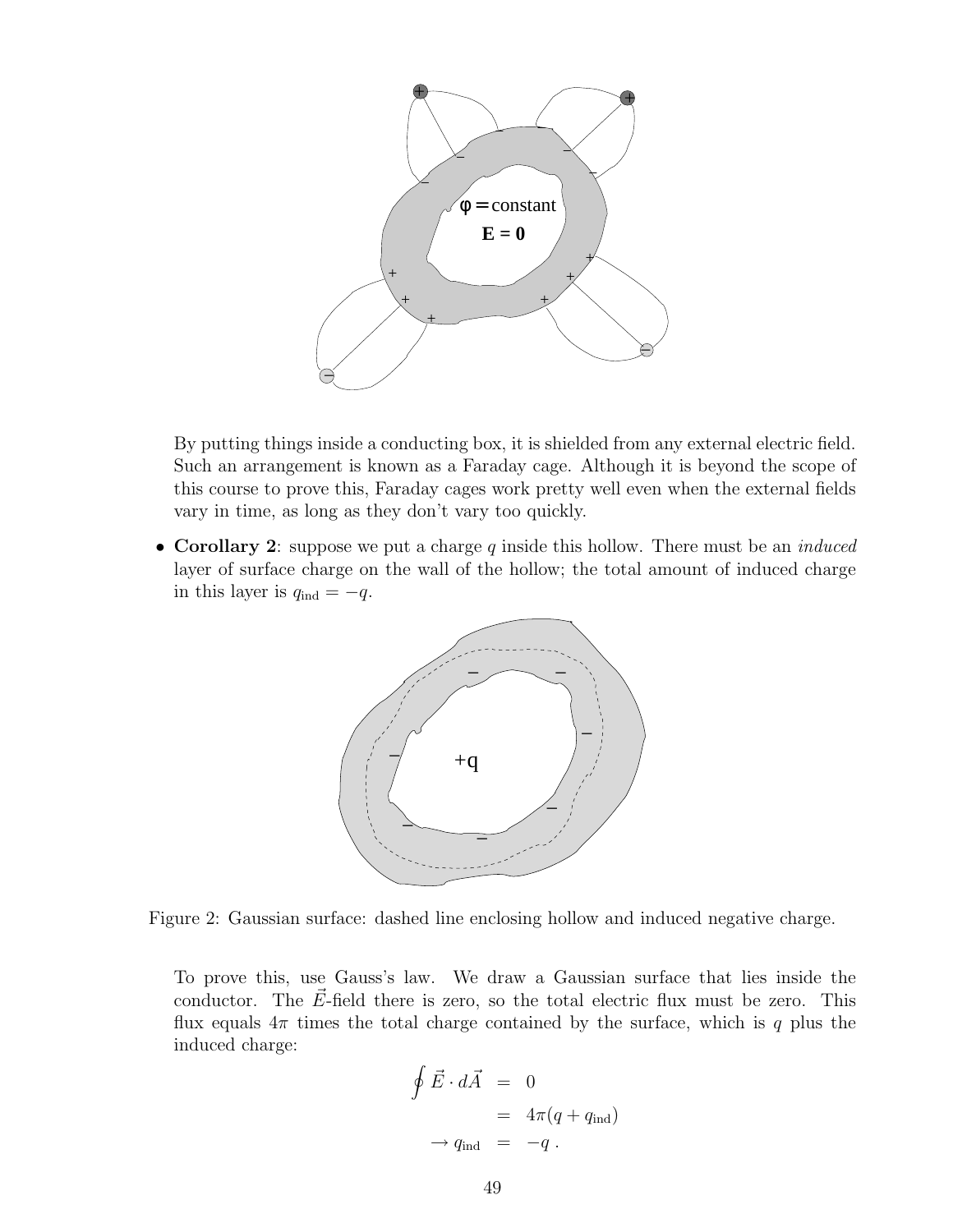You should be able to prove with another well chosen Gaussian surface that the conductor has another layer of charge on its *outer* surface with total magnitude  $+q$ .

• Corollary 3: The induced charge *density* on any surface is given by  $|\vec{E}|/4\pi$ , where  $\vec{E}$ is the electric field right next to the surface. This follows from the rule that whenever there is a surface charge layer, the electric field changes with  $\Delta E = 4\pi\sigma$ . Since the field inside the conductor is zero,  $\Delta E = |E|$ .

### 5.3 The uniqueness theorem

Suppose we know that some region contains a charge density  $\rho(\vec{r})$ . Suppose we also know the value of the electronstatic potential  $\phi(\vec{r})$  value on the boundary of this region. The uniqueness theorem then guarantees that there is only one function  $\phi(\vec{r})$  which describes the potential in that region. This means that no matter how we figure out  $\phi$ 's value — guessing, computer aided numerical computation, demonic invocation — the function  $\phi$  we find is guaranteed to be the one we want.

We prove this theorem by assuming it is not true: we assume that two functions,  $\phi_1(\vec{r})$ and  $\phi_2(\vec{r})$ , both satisfy Poisson's equation:

$$
\nabla^2 \phi_1(\vec{r}) = -4\pi \rho(\vec{r})
$$
  

$$
\nabla^2 \phi_2(\vec{r}) = -4\pi \rho(\vec{r}) .
$$

Both of these functions must satisfy the boundary condition: we must have  $\phi_1(\vec{r}) = \phi_2(\vec{r}) =$  $\phi_B(\vec{r})$  on the boundary of our region.

By the principle of superposition, any combination of the potentials  $\phi_1(\vec{r})$  and  $\phi_2(\vec{r})$  must be a perfectly valid potential. (It's not the potential that describes our region, but it still is valid as far as the general laws of physics are concerned.) Let's look in particular at  $\phi_3(\vec{r}) = \phi_2(\vec{r}) - \phi_1(\vec{r})$ . First, what is the boundary condition for  $\phi_3$ ? Since  $\phi_1 = \phi_2$  on the boundary, we must have  $\phi_3 = 0$  there. Next, apply the Laplacian to  $\phi_3$ :

$$
\nabla^2 \phi_3 = \nabla^2 (\phi_2 - \phi_1)
$$
  
= 
$$
\nabla^2 \phi_2 - \nabla^2 \phi_1
$$
  
= 
$$
4\pi \rho - 4\pi \rho = 0.
$$

The potential  $\phi_3$  thus satisfies Laplace's equation. This means that it can have no local maxima or minima inside its boundary. But, on the boundary, its value is zero! The only function which is zero on a boundary and has no local maxima or minima is one which is zero everywhere in the region:  $\phi_3(\vec{r}) = 0$ . This means that  $\phi_1(\vec{r}) = \phi_2(\vec{r})$  — our initial assumption, that at least two potentials satisfied Poisson's equation in the region with the given boundary condition, was wrong. Hence the solution for  $\phi(\vec{r})$  is unique. Putting it concisely, we have proved the uniqueness theorem: An electrostatic potential  $\phi(\vec{r})$  is completely determined within a region once its value is known on the region's boundary.

This is good news: it gives us license to be lazy.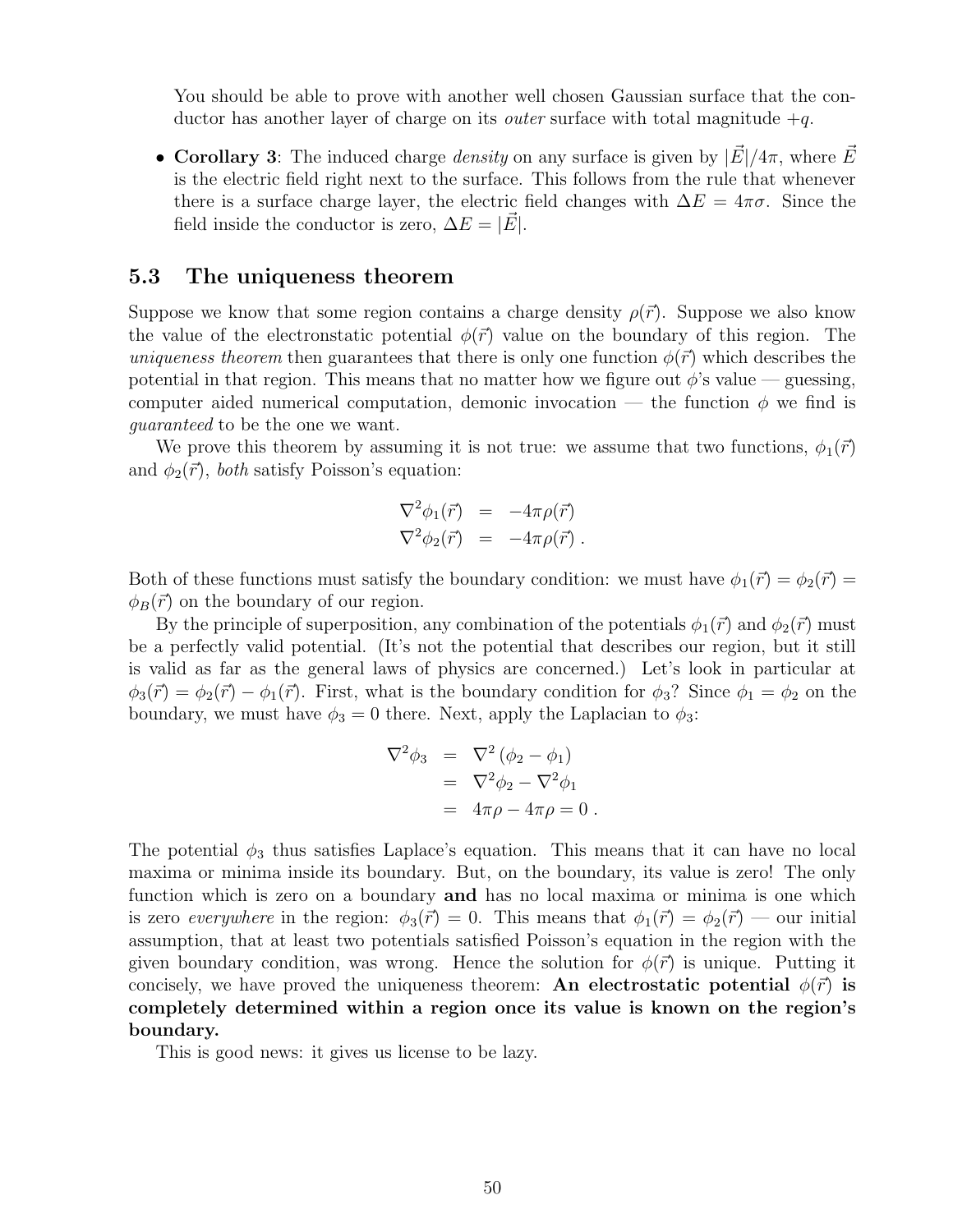## 5.4 Some conductor examples

#### 5.4.1 Example 1: Randomly shaped conductor

A chunk of conductor with a hollowed out core has charge placed on it until its potential (relative to infinity) is  $\phi_0$ . What is the potential inside the core?



Answer: the potential inside the core — indeed, everywhere inside the conductor's surface — must be  $\phi_0$ . Why?  $\phi(\vec{r}) = \phi_0$  is a solution that satisfies the boundary condition, and it obviously satisfies Laplace's equation (since  $\phi_0$  is a constant). By the uniqueness theorem, that's all we need.

#### 5.4.2 Example 2: Nested concentric spherical shells

A pair of thin, conducting, nested spherical shells with radii  $R_2$  and  $R_1$  carry charges  $Q_2$ and  $Q_1$  respectively. What is the potential of the inner sphere? What is the potential of the outer sphere? What is the potential at  $r = 0$ ? (Set the zero of the potential at infinity.)

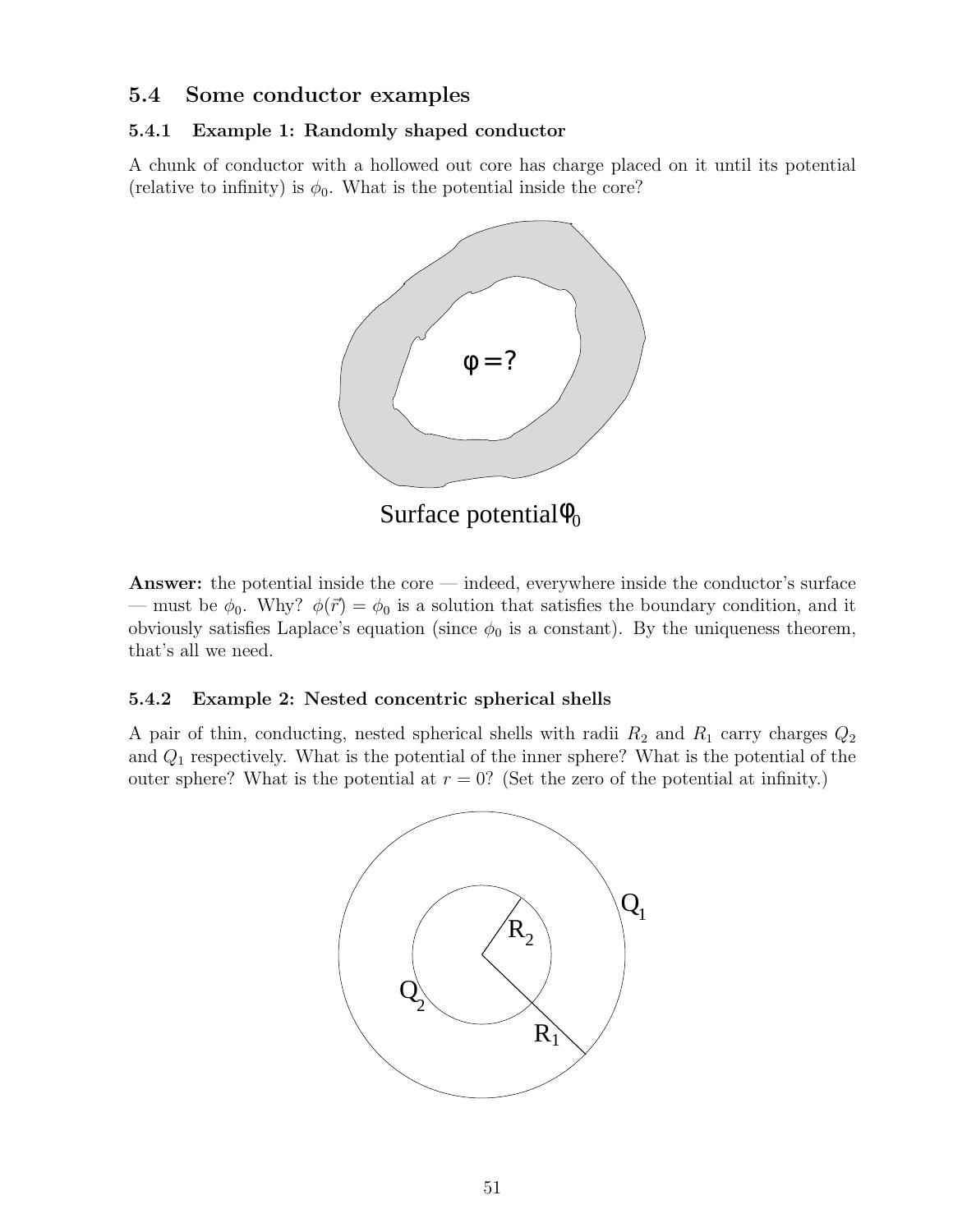Let's do the potential of the outer sphere first: it must be

$$
\phi_1 = \frac{Q_1 + Q_2}{R_1} \; .
$$

This should hopefully be almost obvious — if not, apply Gauss's law outside the outer sphere and note that it looks just like a point charge of  $Q_1 + Q_2$  at the origin.

To get the potential of the inner sphere, we use

$$
\begin{aligned}\n\phi_2 - \phi_1 &= -\int_{R_1}^{R_2} \vec{E} \cdot d\vec{s} \\
&= -\int_{R_1}^{R_2} \frac{Q_2}{r^2} dr \\
&= \frac{Q_2}{R_2} - \frac{Q_2}{R_1} \\
\rightarrow \phi_2 &= \frac{Q_2}{R_2} + \frac{Q_1}{R_1} .\n\end{aligned}
$$

By the uniqueness theorem, the potential at  $r = 0$  — indeed, for any  $r \le R_2$  — must be  $\phi_2$ .

#### 5.4.3 Example 3: Point charge and flat plane conductor

.

Suppose we hold a point charge  $Q$  a distance  $d$  above an infinite, flat plane conductor. The potential on the conductor is fixed at zero<sup>1</sup>. What is the potential everywhere above the conductor?



A priori, this looks nasty: the point charge induces minus charge on the conductor, which makes things really complicated. What do we do?

<sup>&</sup>lt;sup>1</sup>This is easily done by hooking it up to *ground.* "Ground" effectively means an infinite supply of plus and minus charges. If we define ground as our reference potential,  $\phi = 0$ , then anything hooked up to it will also be at  $\phi = 0$ .